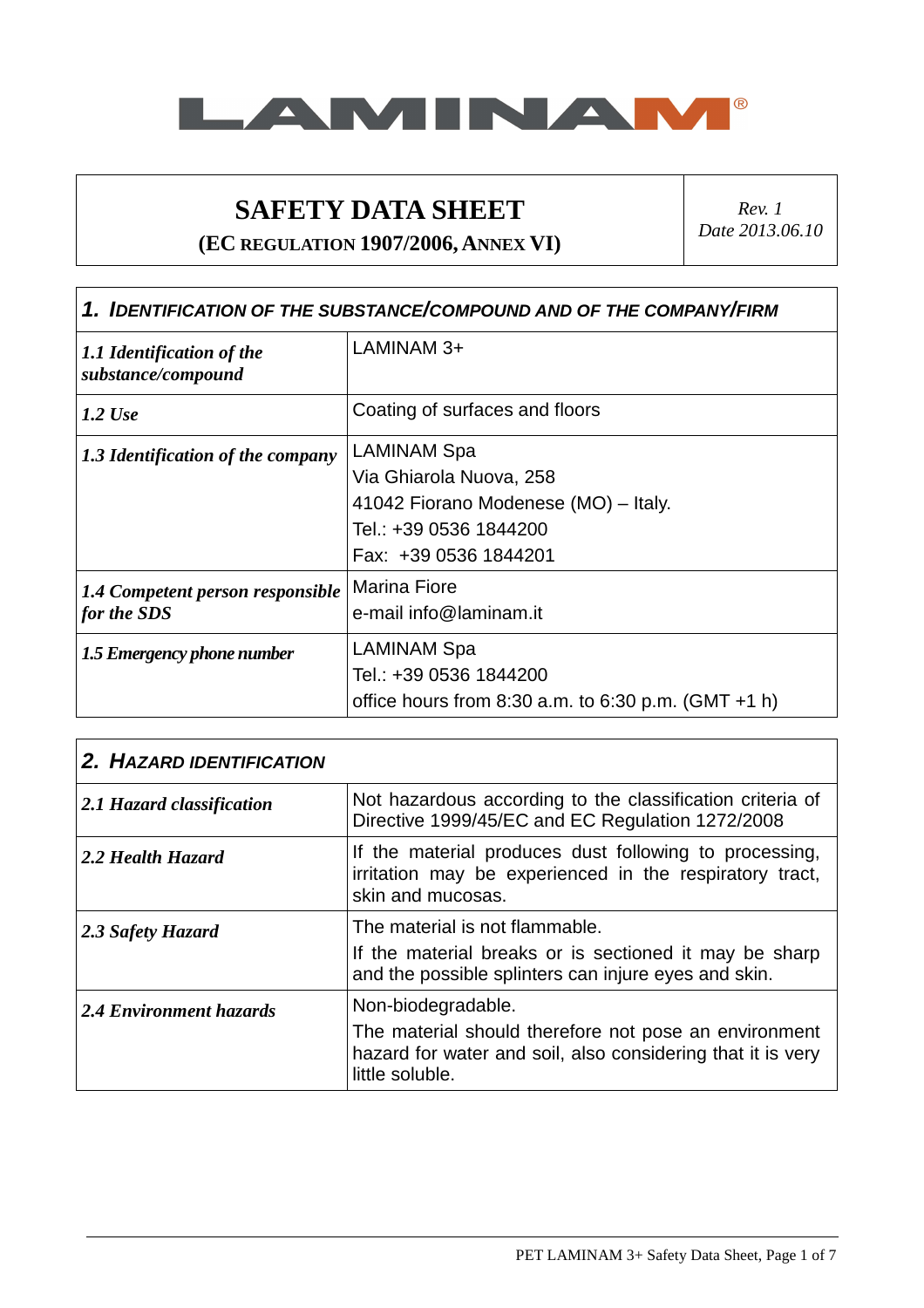

# **3. COMPOSITION / INFORMATION ON INGREDIENTS**

| 3.1 General description | Ceramic material combined with fiberglass blanket with<br>two-component polyurethane adhesive.                                                                                                                                                                           |
|-------------------------|--------------------------------------------------------------------------------------------------------------------------------------------------------------------------------------------------------------------------------------------------------------------------|
| 3.2 Composition         | (containing, in variable<br>percentage:<br>Clay<br>Montmorillonite: CAS 1302-78-9, EC 215-108-5;<br>Kaolinite: CAS 1318-47-7, EC not assigned; Illite: CAS<br>106958-53-6, EC not assigned)<br>Fiberglass (CAS 65997-17-3, EC 266-046-0)<br><b>Binders and adhesives</b> |

| 4. FIRST AID MEASURES |                                                                                                  |
|-----------------------|--------------------------------------------------------------------------------------------------|
| 4.1 Skin Contact      | No specific effect is known due to skin contact of the<br>material in the standard form (slabs). |
|                       | If the skin is cut, obtain medical attention.                                                    |
| 4.2 Eye Contact       | Wash eyes with running water.                                                                    |
|                       | If irritation is experienced or splinters enter the eyes<br>obtain medical attention.            |
| 4.3 Dust inhalation   | Take outdoors.                                                                                   |
|                       | Obtain medical attention if symptoms are experienced.                                            |
| 4.4 Ingestion         | No toxic effect is known. Obtain medical attention if<br>symptoms are experienced.               |

| 5. FIRE-FIGHTING MEASURES                |                                                                                                                                                                                                                                                                                                  |
|------------------------------------------|--------------------------------------------------------------------------------------------------------------------------------------------------------------------------------------------------------------------------------------------------------------------------------------------------|
| $\vert$ 5.1 Fire behaviour               | The product is not flammable.                                                                                                                                                                                                                                                                    |
| 5.2 Suitable extinguishing media         | Carbon dioxide, foam, powder, sprayed water                                                                                                                                                                                                                                                      |
| 5.3 Hazardous combustion gases           | The binder and adhesive components<br>start<br>decomposing at temperatures over $200\text{C}$<br>with<br>formation of gases that may contain carbon dioxide, as<br>well as carbon oxide, nitrogen oxides and partially un-<br>burnt carbon compounds, depending on the combustion<br>conditions. |
| 5.4 Advice to fire-fighting<br>operators | Use fire-fighting media and protection means suitable<br>for the fire extent and to the other materials in the<br>affected area.                                                                                                                                                                 |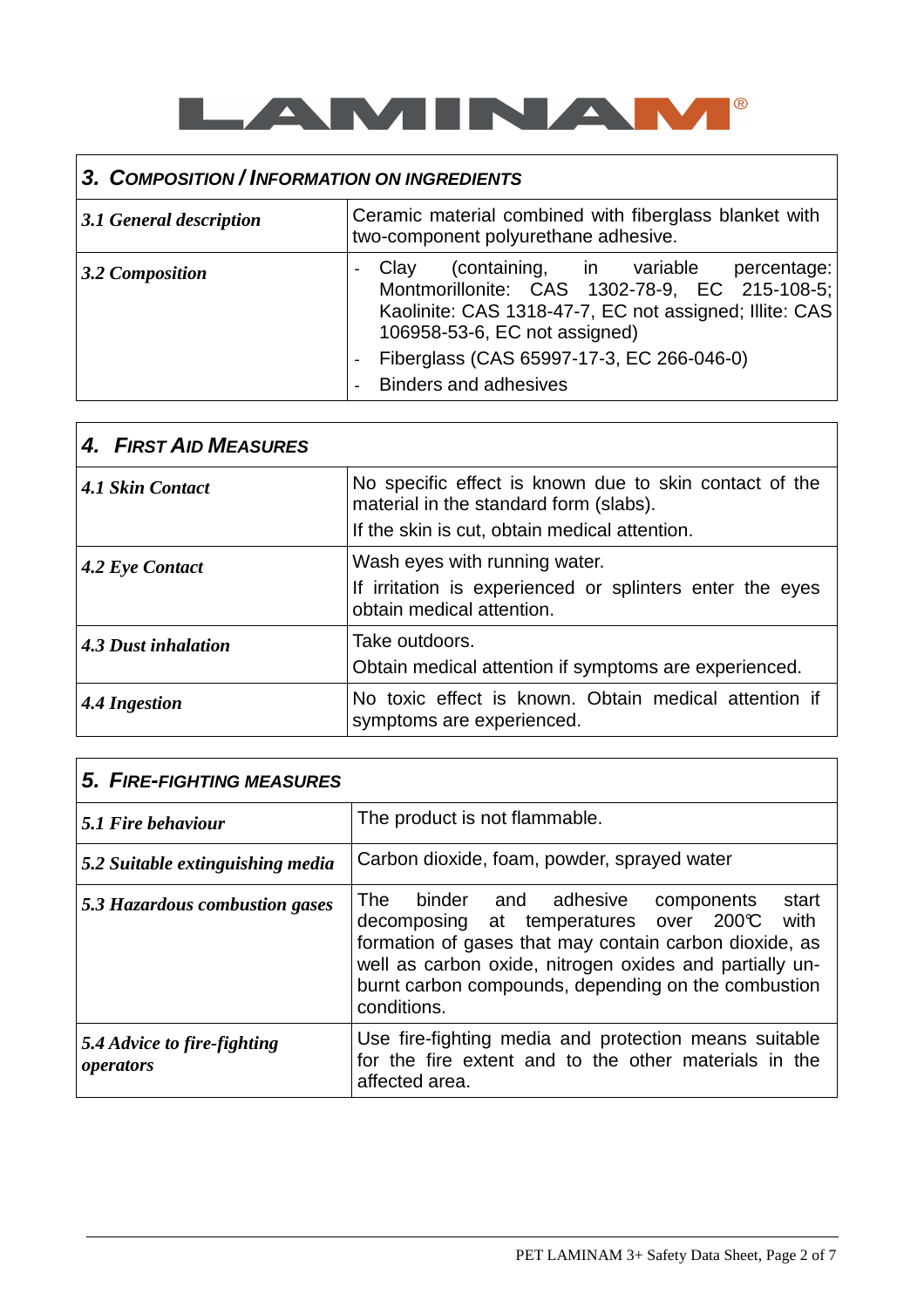

## **6. ACCIDENTAL RELEASE MEASURES**

| 6.1 Measures to protect the<br>environment | Recover the product, if possible, or dispose of it<br>according to the local and national regulations (Italian<br>Law Decree $152/2006$ ) on waste (see Section 13 -<br><b>Disposal Considerations).</b> |
|--------------------------------------------|----------------------------------------------------------------------------------------------------------------------------------------------------------------------------------------------------------|
| 6.2 Removal means                          | Collect with mechanical means.<br>If dusty material spreads use only a vacuum cleaner<br>with suitable filters.                                                                                          |
| <b>6.3 Personal precautions</b>            | None in particular with the material in its standard form<br>(slabs). For handling whole slabs or parts of slabs use<br>anti-cut gloves and goggles.                                                     |
|                                            | For special situations (dust material) see Section $8 -$<br><b>Exposure Control and Personal Protection.</b>                                                                                             |

| 7. HANDLING AND STORING                     |                                                                                                                                                   |
|---------------------------------------------|---------------------------------------------------------------------------------------------------------------------------------------------------|
| 7.1 Handling                                | Use anti-cut gloves and goggles.<br>Wear accident-preventing shoes with reinforced tip<br>above all when large-sized slabs are handled.           |
|                                             | If the material is in cut, crushed or abraded pieces<br>protect the skin again the exposure to dust.<br>Do not eat or drink in the working areas. |
| 7.2 Storage                                 | No special storage conditions are required, but the<br>material must be stored in a dry place.                                                    |
| 7.3 Conditions incompatible with<br>storage | Unknown.                                                                                                                                          |

### **8. EXPOSURE CONTROL AND PERSONAL PROTECTION**

| 8.1 Exposure limit values | If the material is subject to processing that may generate<br>dust, in addition to the limits in Annex XXXVIII of the<br>Italian Law Decree 81/2008 and in the Annex of the EC<br>Regulation 39/2000, the TLV-TWA by the ACGIH<br>(American Conference of Governmental Industrial<br>Hygienists) are to be taken as a reference as follows:<br>Inhalable particulate: 10 mg/m $3$ |
|---------------------------|-----------------------------------------------------------------------------------------------------------------------------------------------------------------------------------------------------------------------------------------------------------------------------------------------------------------------------------------------------------------------------------|
|                           | Respirable particulate: 10 mg/m $3$                                                                                                                                                                                                                                                                                                                                               |
|                           | Fiberglass: 5 mg/m $3$                                                                                                                                                                                                                                                                                                                                                            |
|                           | Free crystalline silica: $0.025$ mg/m <sup>3</sup><br>$\blacksquare$                                                                                                                                                                                                                                                                                                              |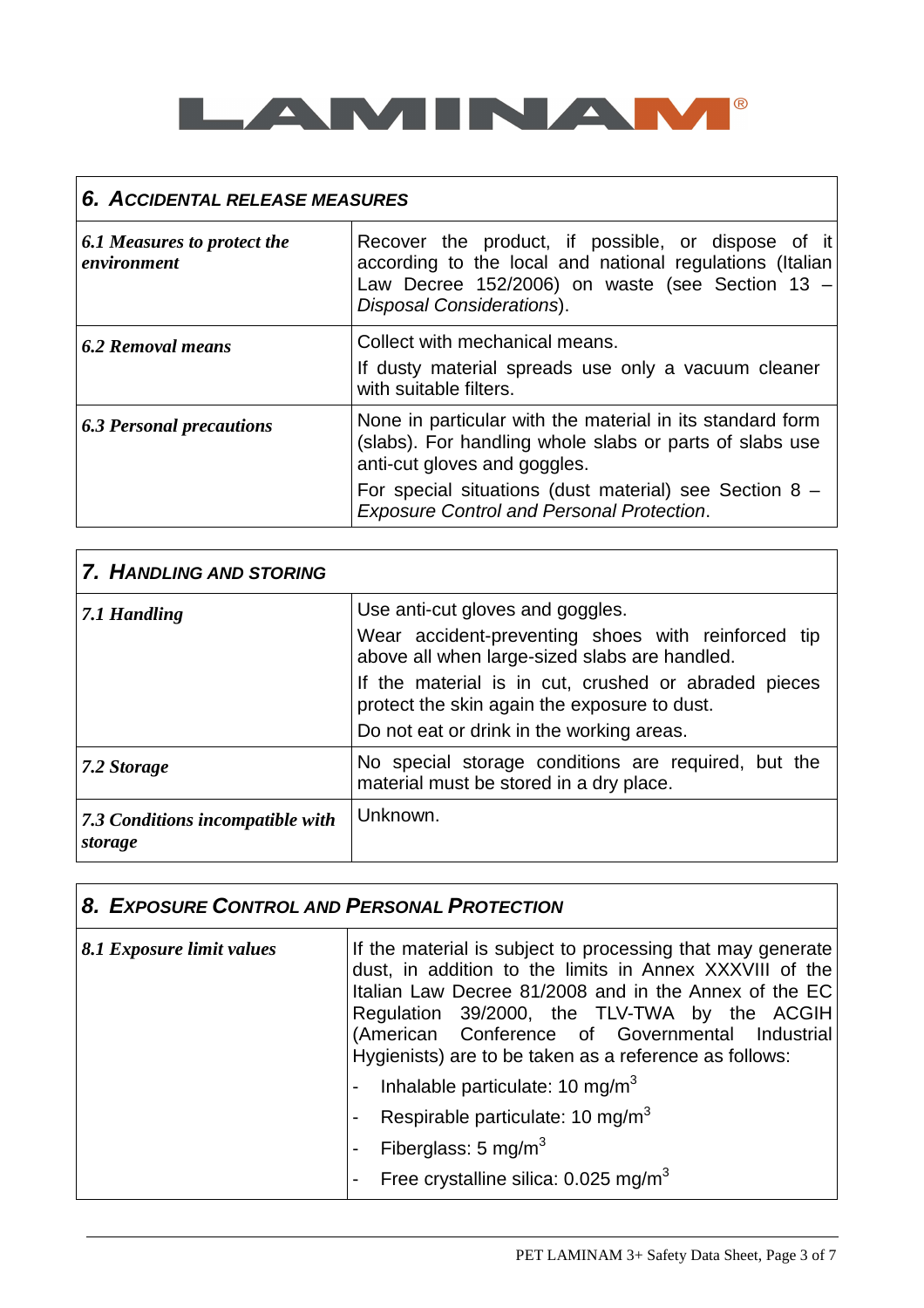

| 8.2 Exposure control measures | Collective protection systems                                                                                                                                                                                                                                           |
|-------------------------------|-------------------------------------------------------------------------------------------------------------------------------------------------------------------------------------------------------------------------------------------------------------------------|
|                               | If the material is mechanically processed and generates<br>dust, identify the potential exposure situations and<br>arrange the relevant technical and organizing actions<br>(local suction points and/or suitable ventilation).<br>Protection of the respiratory tract: |
|                               | If dust is present, wear a filtering mask with particulate<br>filter.                                                                                                                                                                                                   |
|                               | Hand protection                                                                                                                                                                                                                                                         |
|                               | Wear anti-cut gloves to handle the material and to pro-<br>cess it in pieces.                                                                                                                                                                                           |
|                               | Eye and face protection                                                                                                                                                                                                                                                 |
|                               | There is the possibility of splinters or exposure to parti-<br>cles that may cause discomfort to the eyes: wear gog-<br>gles and face-protecting mask.                                                                                                                  |
|                               | Skin protection                                                                                                                                                                                                                                                         |
|                               | Just wear clean clothing covering the body when han-<br>dling whole slabs. No other measure is necessary.                                                                                                                                                               |
|                               | Avoid contact of the skin with the dust resulting from<br>processing the slabs.                                                                                                                                                                                         |

| 9. PHYSICAL AND CHEMICAL PROPERTIES                  |                                                                                                       |
|------------------------------------------------------|-------------------------------------------------------------------------------------------------------|
| 9.1 General information                              | Appearance: solid slab.<br>Odour: odourless                                                           |
| 9.2 Information on health, safety<br>and environment | Apparent specific gravity: 2.3 (water $= 1$ )<br>pH: not applicable<br>Solubility in water: insoluble |
| 9.3 Other information                                | Gross calorific value: non-combustible                                                                |

 $\Gamma$ 

| <b>10. STABILITY AND REACTIVITY</b>                           |                                                                                                                                                                                                                                                                               |
|---------------------------------------------------------------|-------------------------------------------------------------------------------------------------------------------------------------------------------------------------------------------------------------------------------------------------------------------------------|
| 10.1 Stability                                                | The product is stable and chemically inert in the standard<br>use and storage conditions.                                                                                                                                                                                     |
| 10.2 Conditions to be avoided and<br>non-compatible materials | Unknown                                                                                                                                                                                                                                                                       |
| <b>10.3 Decomposition products</b>                            | The binder and adhesive components start decomposing<br>at temperatures over 200°C with formation of gases that<br>may contain carbon dioxide, as well as carbon oxide,<br>nitrogen oxides and partially unburnt carbon compounds,<br>depending on the combustion conditions. |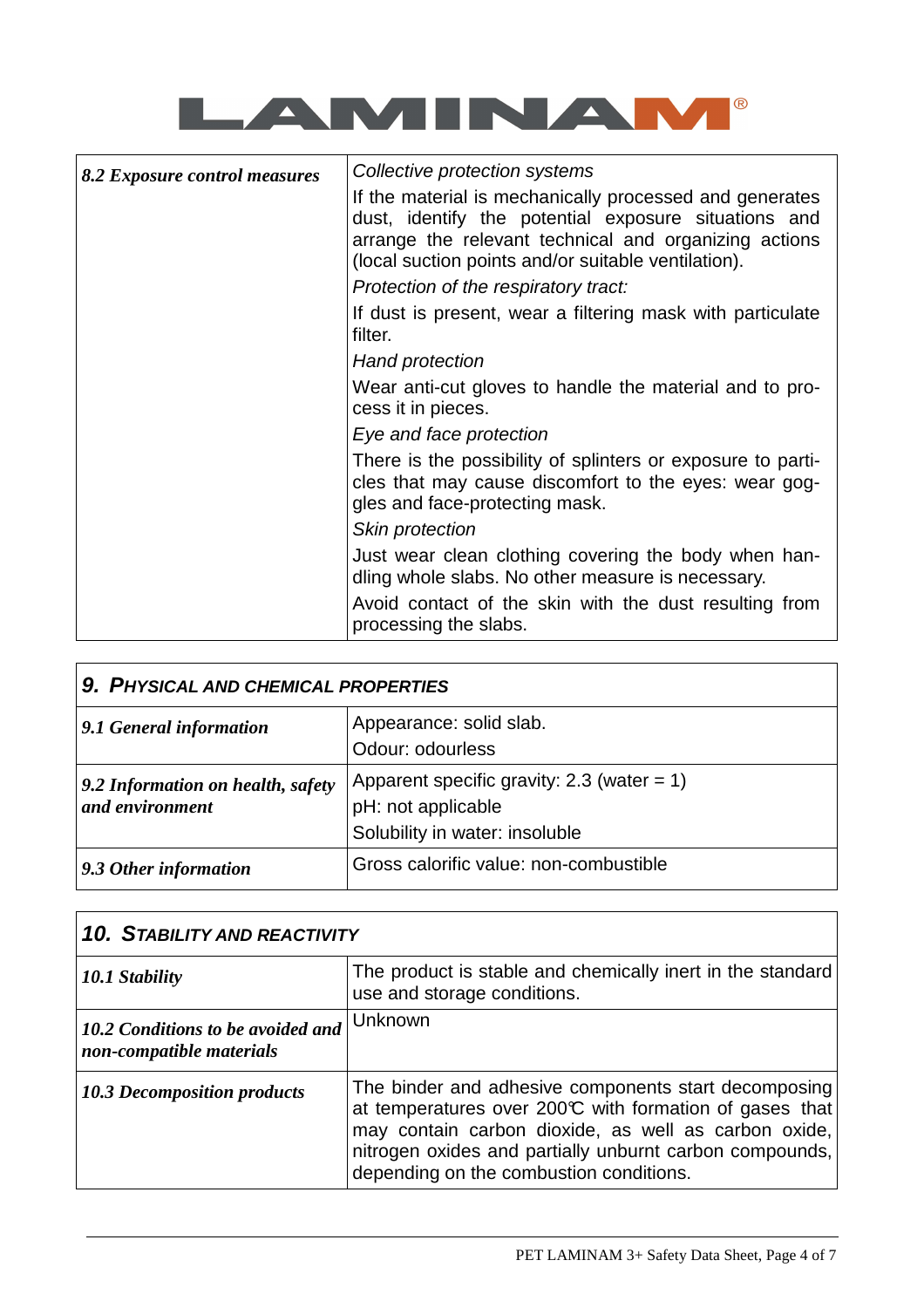

# **11. TOXICOLOGICAL INFORMATION**

| 11.1 Acute toxicity  | No toxic effect is known following to inhalation.                                                                                                                                                                                                                                                                                                                                                          |
|----------------------|------------------------------------------------------------------------------------------------------------------------------------------------------------------------------------------------------------------------------------------------------------------------------------------------------------------------------------------------------------------------------------------------------------|
|                      | Irritation and other effects are possible following to dust<br>inhalation.                                                                                                                                                                                                                                                                                                                                 |
|                      | The product in dust may cause irritation or corneal injury<br>due to mechanical action.                                                                                                                                                                                                                                                                                                                    |
| 11.2 Chronic effects | Considering the composition (ceramic material in<br>traditional porcelain stoneware combined with a<br>fiberglass blanket) the dust formed when cutting,<br>crushing or grinding the slabs may contain free<br>crystalline silica and glass fibers.                                                                                                                                                        |
|                      | Exposure to dust over the limits indicated in point 8.1<br>resulting from cutting, crushing or grinding the slabs<br>without the exposure control means specified in point<br>8.2 can cause silicosis or other diseases.                                                                                                                                                                                   |
|                      | As for glass fibers, the International Agency for<br>Research on Cancer (IARC) has defined the continuous<br>glass fiber filaments as non-classifiable as for human<br>carcinogenity (Group 3). The results of studies on man<br>and animals have been evaluated by IARC as<br>insufficient to classify the continuous glass fiber<br>filaments as possible, probable or certain carcinogenic<br>material. |

| <b>12. ECOLOGICAL INFORMATION</b>     |                                                                                                                                                              |
|---------------------------------------|--------------------------------------------------------------------------------------------------------------------------------------------------------------|
| 12.1 Eco-toxicity                     | No eco-toxic effect is known.                                                                                                                                |
| 12.2 Mobility                         | Considering the low biodegradability and solubility, the<br>product shows a reduced mobility in the different<br>environmental compartments.                 |
| 12.3 Persistence and<br>degradability | Poorly biodegradable.<br>Stable also under other environmental degradation<br>processes such as oxidation or hydrolysis.                                     |
| 12.4 Bioaccumulation potential        | Neglectable considering the very low solubility and the<br>high molecular weight of the product.                                                             |
| 12.5 Other harmful effects            | The product ground in very small parts may cause<br>harmful effects due to mechanical reasons if swallowed<br>by water birds or animals living in the water. |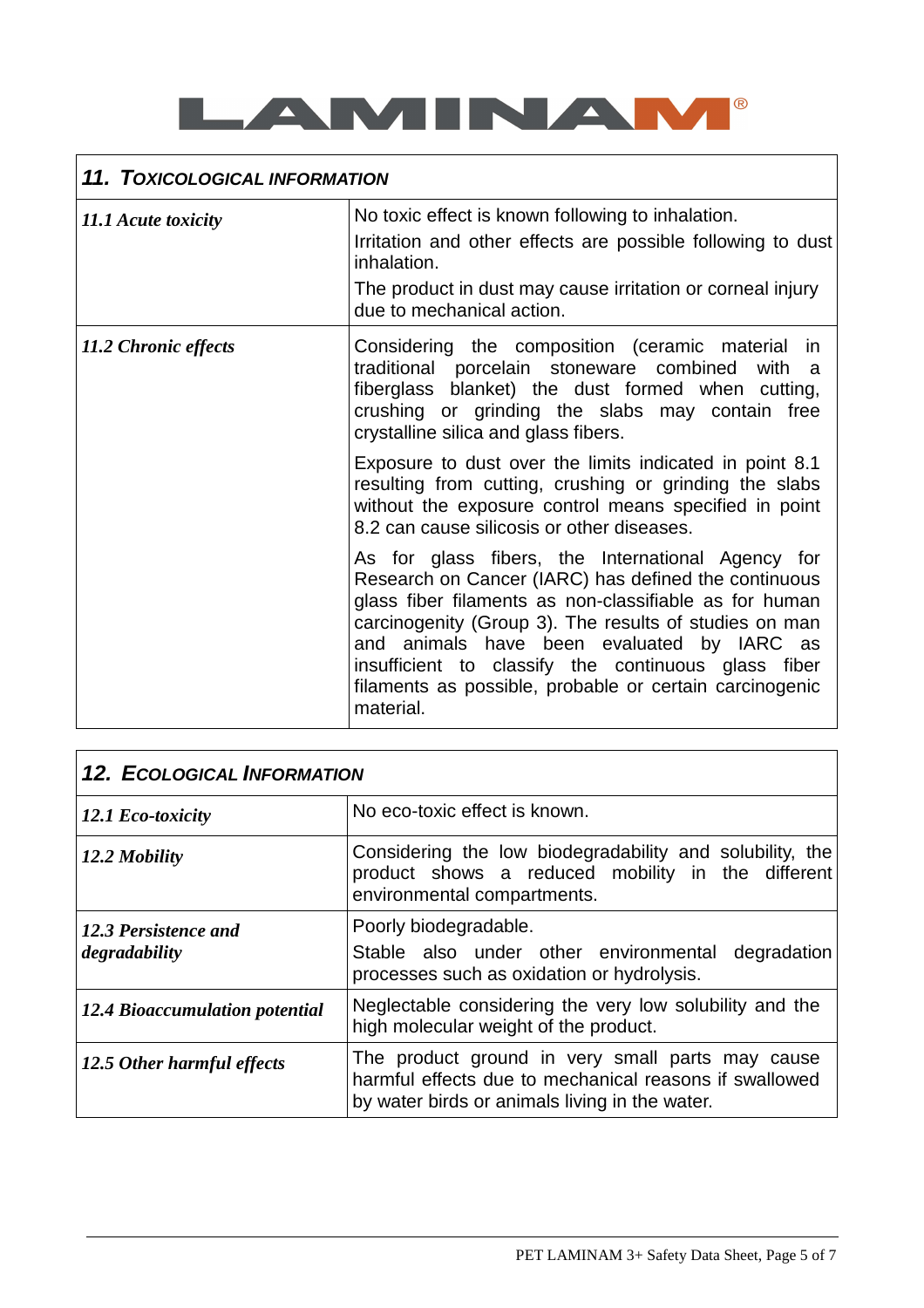

## **13. DISPOSAL CONSIDERATIONS**

| 13.1 Product disposal | Dispose of as special non-hazardous water or as city<br>waste if allowed by local regulations.                                                                  |
|-----------------------|-----------------------------------------------------------------------------------------------------------------------------------------------------------------|
|                       | contaminated, dispose of as special waste in<br>compliance with the provisions of the Italian Law Decree<br>152/2006 and following modifications and additions. |
| 13.2 Package disposal | Dispose of as special non-hazardous water or as city<br>waste if allowed by local regulations.                                                                  |

| <b>14. TRANSPORT INFORMATION</b> |                                                                                  |
|----------------------------------|----------------------------------------------------------------------------------|
| 14.1 Road/railway                | Not subject to the provisions of the ADR agreement and<br>of the EID regulations |
| 14.2 Water transport             | Not subject to the provisions of the IMDG code                                   |
| 14.3 Air transport               | Not subject to the provisions of the ICAO regulation                             |

| <b>15. REGULATORY INFORMATION</b>                                               |                                                                                                                                                        |  |
|---------------------------------------------------------------------------------|--------------------------------------------------------------------------------------------------------------------------------------------------------|--|
| 15.1 Hazard classification                                                      | Not hazardous according to the classification criteria of<br>Directive 1999/45/EC and EC Regulation 1272/2008                                          |  |
| 15.2 Presence of persistent, bio-<br><i>accumulable and toxic</i><br>substances | No substance defined as persistent, bio-accumulable<br>and toxic according to the criteria of Annex XIII of the EC<br>regulation 1907/2006 is present. |  |
| 15.3 Labelling                                                                  | Not subject to the regulations in force on classification,<br>packing and labelling of hazardous substances and<br>compounds.                          |  |